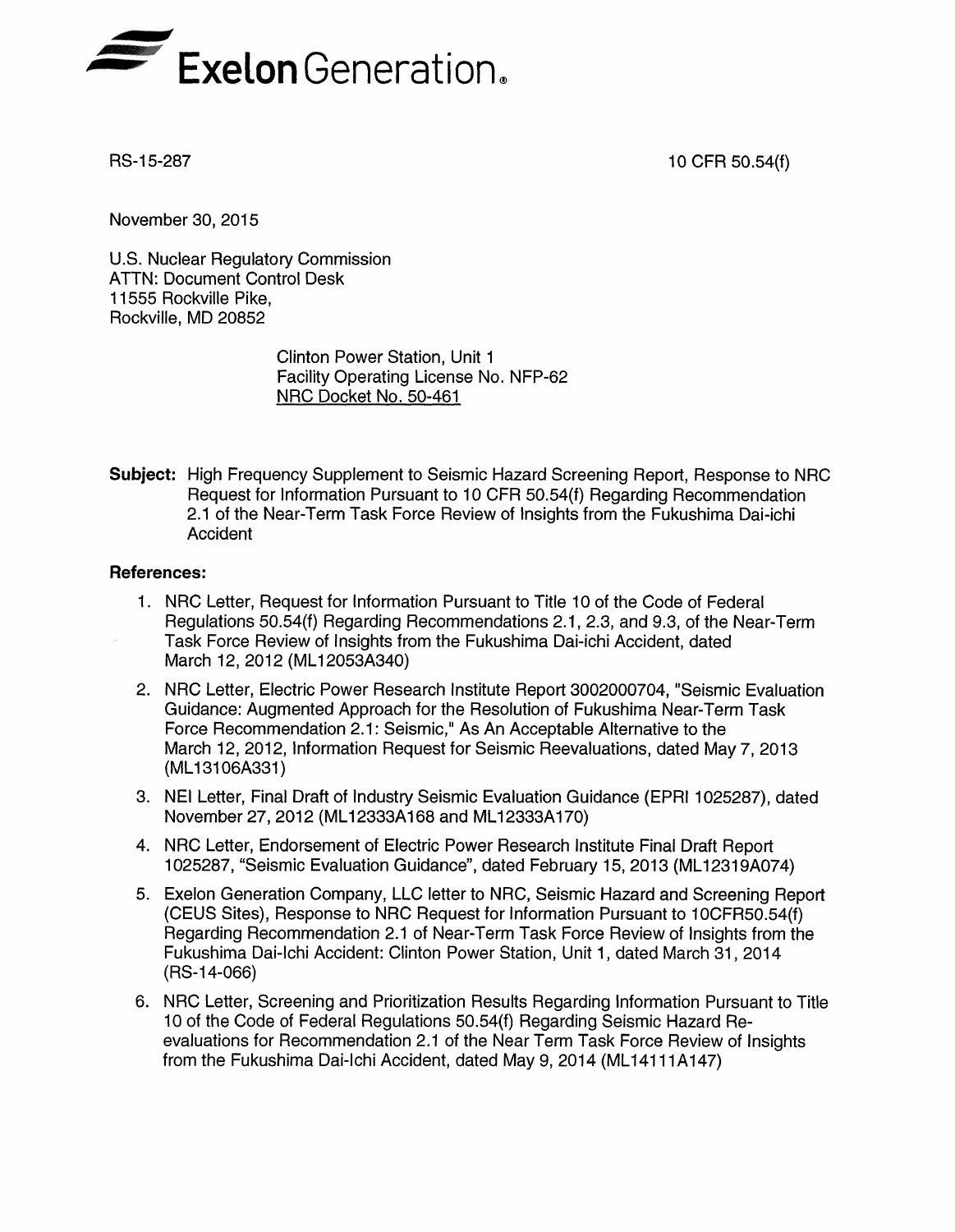U.S. Nuclear Regulatory Commission Seismic Hazard 2.1 High Frequency Supplement November 30, 2015 Page 2

- 7. NRC Letter, Support Document for Screening and Prioritization Results Regarding Seismic Hazard Re-Evaluation for Operating Reactors in the Central and Eastern United States, dated May 21, 2014 (ML14136A126)
- 8. NEI Letter, Request for NRC Endorsement of High Frequency Program: Application Guidance for Functional Confirmation and Fragility Evaluation (EPRI 3002004396), dated July 30, 2015 (ML15223A100/ML15223A102)
- 9. NRC Letter, September 17, 2015 to NEI: Endorsement of Electric Power Research Institute Final Draft Report 3002004396: "High Frequency Program: Application Guidance for Functional Confirmation and Fragility" (ML1 5218A569)
- 10. NRC Letter, Final Determination of Licensee Seismic Probabilistic Risk Assessments Under the Request for Information Pursuant to Title 10 of the Code of Federal Regulations 50.54(f) Regarding Recommendation 2.1 "Seismic" of the Near-Term Task Force Review of Insights from the Fukushima Dai-Ichi Accident, dated October 27, 2015 (ML15194A015)

On March 12, 2012, the Nuclear Regulatory Commission (NRC) issued a Request for Information per 10 CFR 50.54(f) (Reference 1) to all power reactor licensees. The required response section of Enclosure 1 of Reference 1 indicated that licensees should provide a Seismic Hazard Evaluation and Screening Report within 1.5 years from the date of the letter for Central and Eastern United States (CEUS) nuclear power plants. By NRC letter dated May 7, 2013 (Reference 2), the date to submit the report was extended to March 31, 2014.

By letter dated May 9, 2014 (Reference 6), the NRC transmitted the results of the screening and prioritization review of the seismic hazards reevaluation submittal for Clinton Power Station, Unit 1 (Reference 5). In accordance with the screening, prioritization, and implementation details report (SPID) (References 3 and 4), and Augmented Approach guidance (Reference 2), the reevaluated seismic hazard is used to determine if additional seismic risk evaluations are warranted for a plant. Specifically, the reevaluated horizontal ground motion response spectrum (GMRS) at the control point elevation is compared to the existing safe shutdown earthquake (SSE) or Individual Plant Examination for External Events (IPEEE) High Confidence of Low Probability of Failure (HCLPF) Spectrum (IHS) to determine if a plant is required to perform a high frequency confirmation evaluation. As noted in the May 9, 2014 letter from the NRC (Reference 6) on page 2 of Enclosure 2, Clinton Power Station, Unit 1 is to conduct a limited scope High Frequency Evaluation (Confirmation).

Within the May 9, 2014 letter (Reference 6), the NRC acknowledged that these limited scope evaluations will require additional development of the assessment process. By Reference 8, the Nuclear Energy Institute (NEI) submitted an Electric Power Research Institute (EPRI) report entitled, High Frequency Program: Application Guidance for Functional Confirmation and Fragility Evaluation (EPRI 3002004396) for NRC review and endorsement. NRC endorsement was provided by Reference 9. Reference 10 provided the NRC final seismic hazard evaluation screening determination results and the associated schedules for submittal of the remaining seismic hazard evaluation activities. This submittal is provided in accordance with Reference 10, Table 1a, to address the High Frequency Evaluation information request for Clinton Power Station, Unit 1.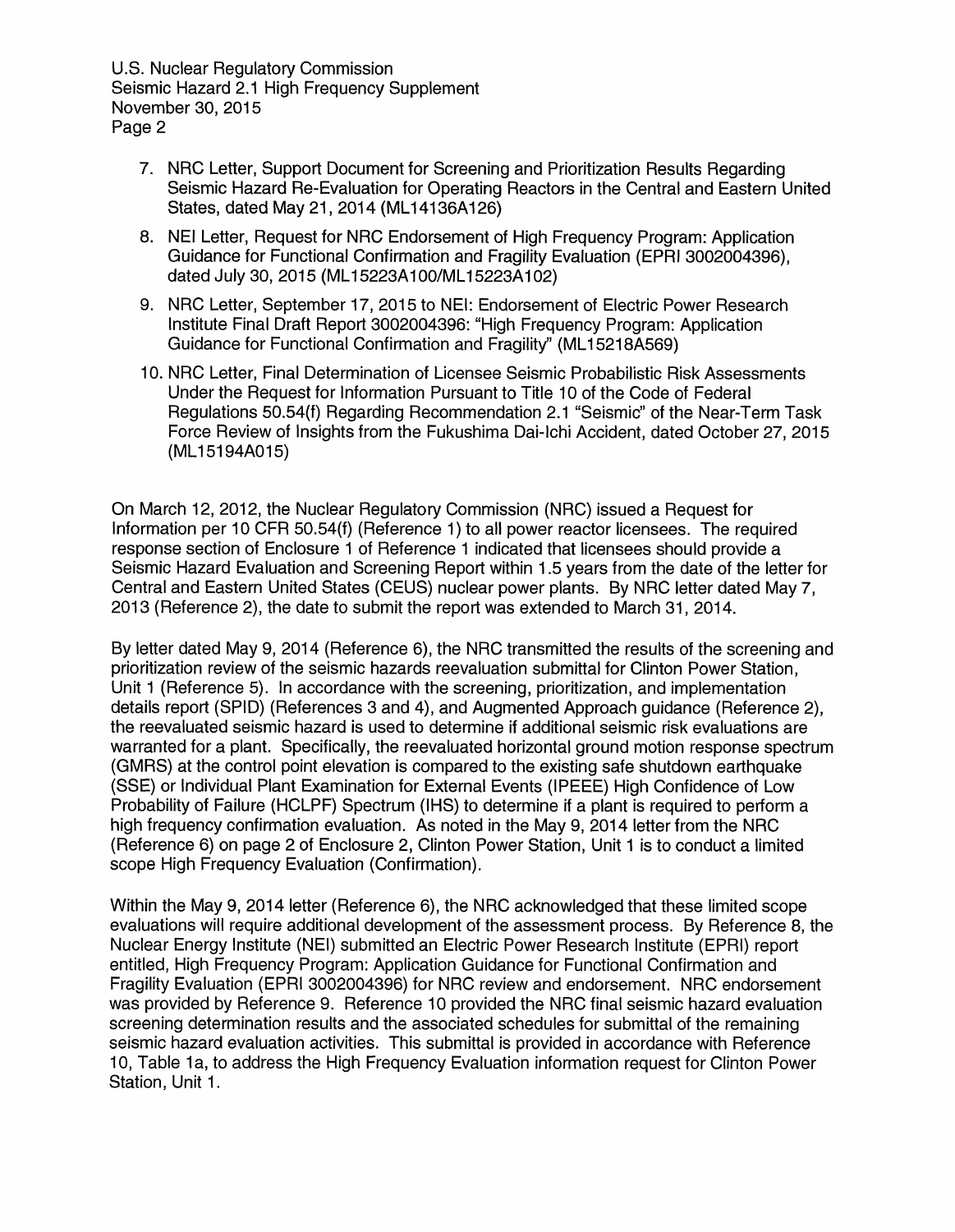U.S. Nuclear Regulatory Commission Seismic Hazard 2.1 High Frequency Supplement November 30, 2015 Page 3

The High Frequency Confirmation for Clinton Power Station, Unit 1, provided in the attachment to this letter, shows that the GMRS exceedance area between the control point GMRS and SSE is "on the order of 10% or less" (Reference 8, Section 3.1.2) over the frequency range of exceedance. As such, the GMRS exceedances are consistent with the criteria identified in Section 3.1.2 of Reference 8. Therefore, no additional evaluation is necessary. The attachment to this letter provides the SSE and GMRS information from Reference 5.

This transmittal completes the scope of work described in Section 4.2 of Reference 5, for Clinton Power Station, Unit 1.

This letter contains no new regulatory commitments and closes the associated regulatory commitment contained in Reference 5 for Clinton Power Station, Unit 1.

If you have any questions regarding this report, please contact Ronald Gaston at 630-657-3359.

I declare under penalty of perjury that the foregoing is true and correct. Executed on the  $30<sup>th</sup>$ day of November 2015.

Respectfully submitted,

Glen T. Kaegi

Director - Licensing & Regulatory Affairs Exelon Generation Company, LLC

Attachment: Clinton Power Station, Unit 1 GMRS and SSE Supporting Information

cc: Regional Administrator - NRC Region III NRC Senior Resident Inspector — Clinton Power Station NRC Project Manager, NRR — Clinton Power Station Mr. Nicholas DiFrancesco, NRR/JLD/JHMB, NRC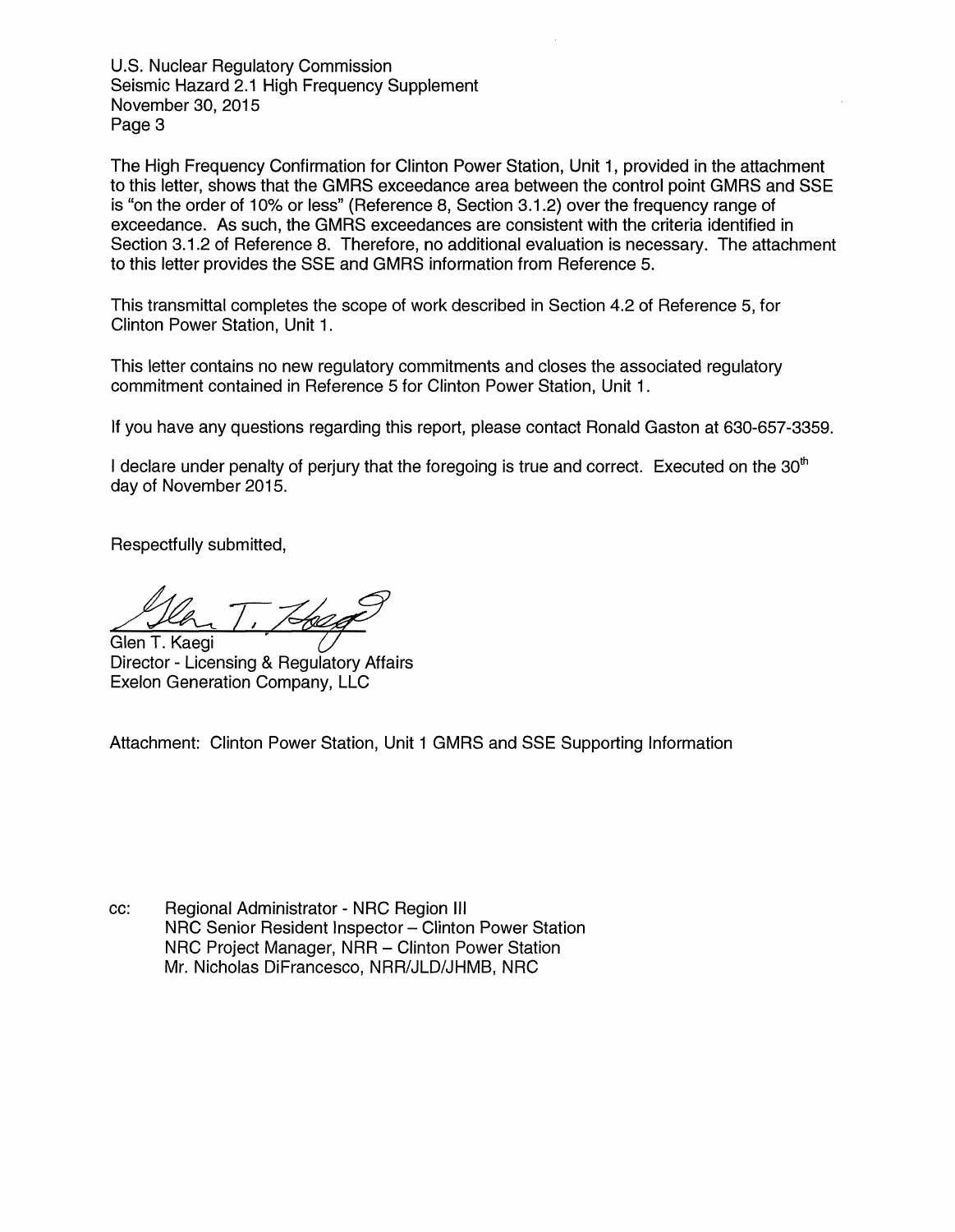Attachment

Clinton Power Station, Unit 1 GMRS and SSE Supporting Information (Reference 5)

(2 Pages)

 $\epsilon$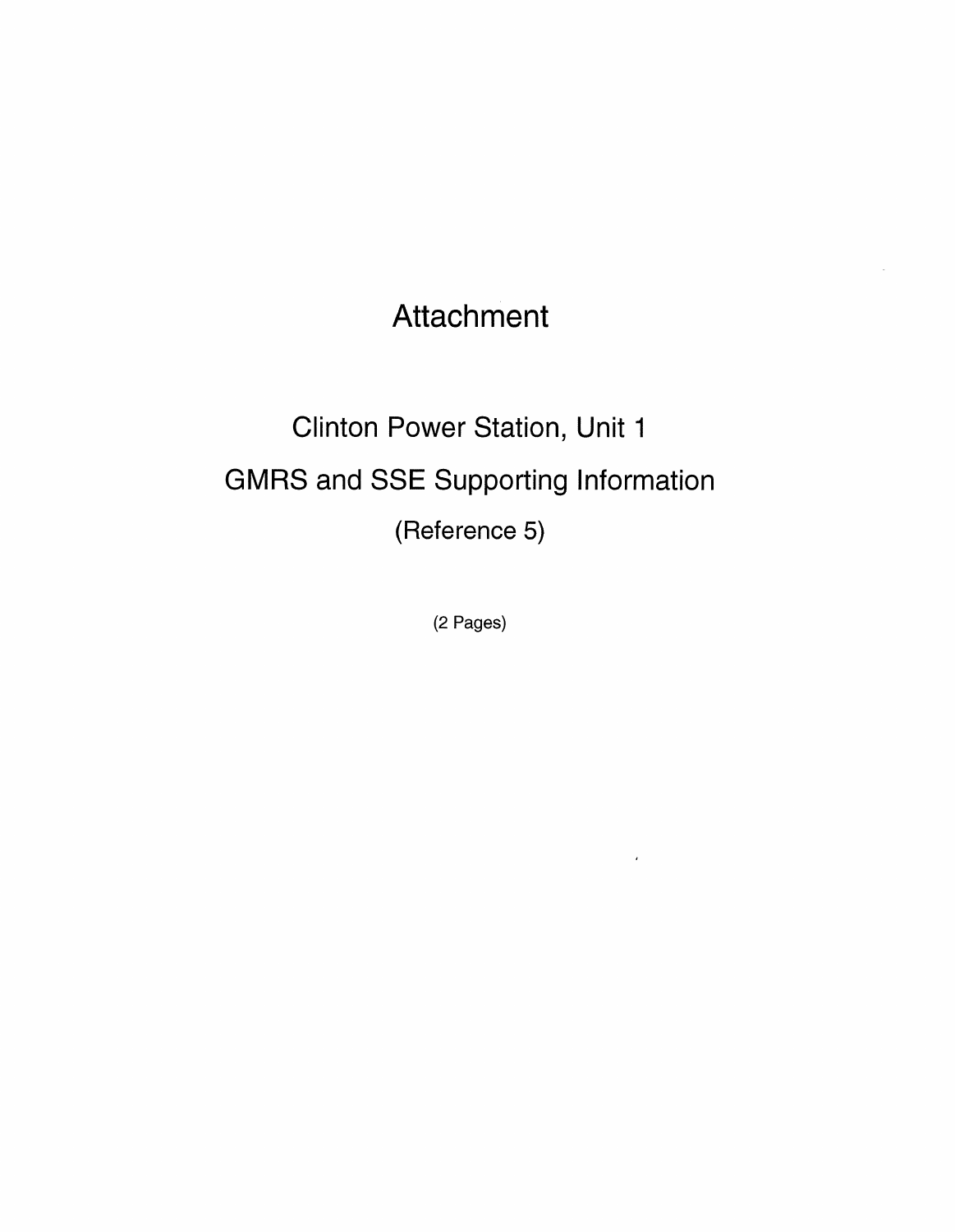## **Table 1 - Clinton Power Station, Unit 1 SSE and GMRS Data**

 $\hat{\boldsymbol{\beta}}$ 

| <b>SSE</b> |       | <b>GMRS</b>  |               |
|------------|-------|--------------|---------------|
| Freq       | Accel | Freq         | Accel         |
| (Hz)       | (g)   | (Hz)         | (g)           |
|            |       | 0.1          | 2.43E-02      |
|            |       | 0.125        | 3.04E-02      |
|            |       | 0.15         | 3.65E-02      |
|            |       | 0.2          | 4.86E-02      |
|            |       | 0.25         | 6.08E-02      |
|            |       | 0.3          | 7.30E-02      |
| 0.35       | 0.161 | 0.35         | 8.51E-02      |
|            |       | 0.4          | 9.73E-02      |
| 0.5        | 0.216 | 0.5          | 1.22E-01      |
|            |       | 0.6          | 1.49E-01      |
|            |       | 0.7          | 1.70E-01      |
|            |       | 0.8          | 1.92E-01      |
|            |       | 0.9          | 2.14E-01      |
| 1          | 0.383 | $\mathbf{1}$ | 2.32E-01      |
| 1.25       | 0.461 | 1.25         | 2.77E-01      |
|            |       | 1.5          | 3.15E-01      |
| 2          | 0.677 | 2            | 3.70E-01      |
| 2.5        | 0.814 | 2.5          | 3.89E-01      |
| 3          | 0.794 | 3            | 4.38E-01      |
|            |       | 3.5          | 4.74E-01      |
| 4          | 0.761 | 4            | 5.17E-01      |
| 5          | 0.737 | 5            | 5.75E-01      |
| 6          | 0.719 | 6            | 5.54E-01      |
| 7          | 0.703 | 7            | 5.61E-01      |
| 8          | 0.690 | 8            | 5.83E-01      |
| 9          | 0.679 | 9            | 5.54E-01      |
| 10         | 0.628 | 10           | 5.06E-01      |
| 12         | 0.549 | 12.5         | 4.61E-01      |
| 12.5       | 0.532 | 15           | 4.27E-01      |
| 13         | 0.517 | 20           | $-3.68E - 01$ |
| 15         | 0.465 | 25           | 3.33E-01      |
| 20         | 0.376 | 30           | 3.07E-01      |
| 25         | 0.319 | 35           | 2.91E-01      |
| 28         | 0.293 | 40           | 2.81E-01      |
| 30         | 0.279 | 50           | 2.70E-01      |
| 33         | 0.260 | 60           | 2.65E-01      |
| 35         | 0.260 | 70           | 2.63E-01      |
| 40         | 0.260 | 80           | 2.61E-01      |
| 50         | 0.260 | 90           | 2.61E-01      |
| 100        | 0.260 | 100          | 2.60E-01      |